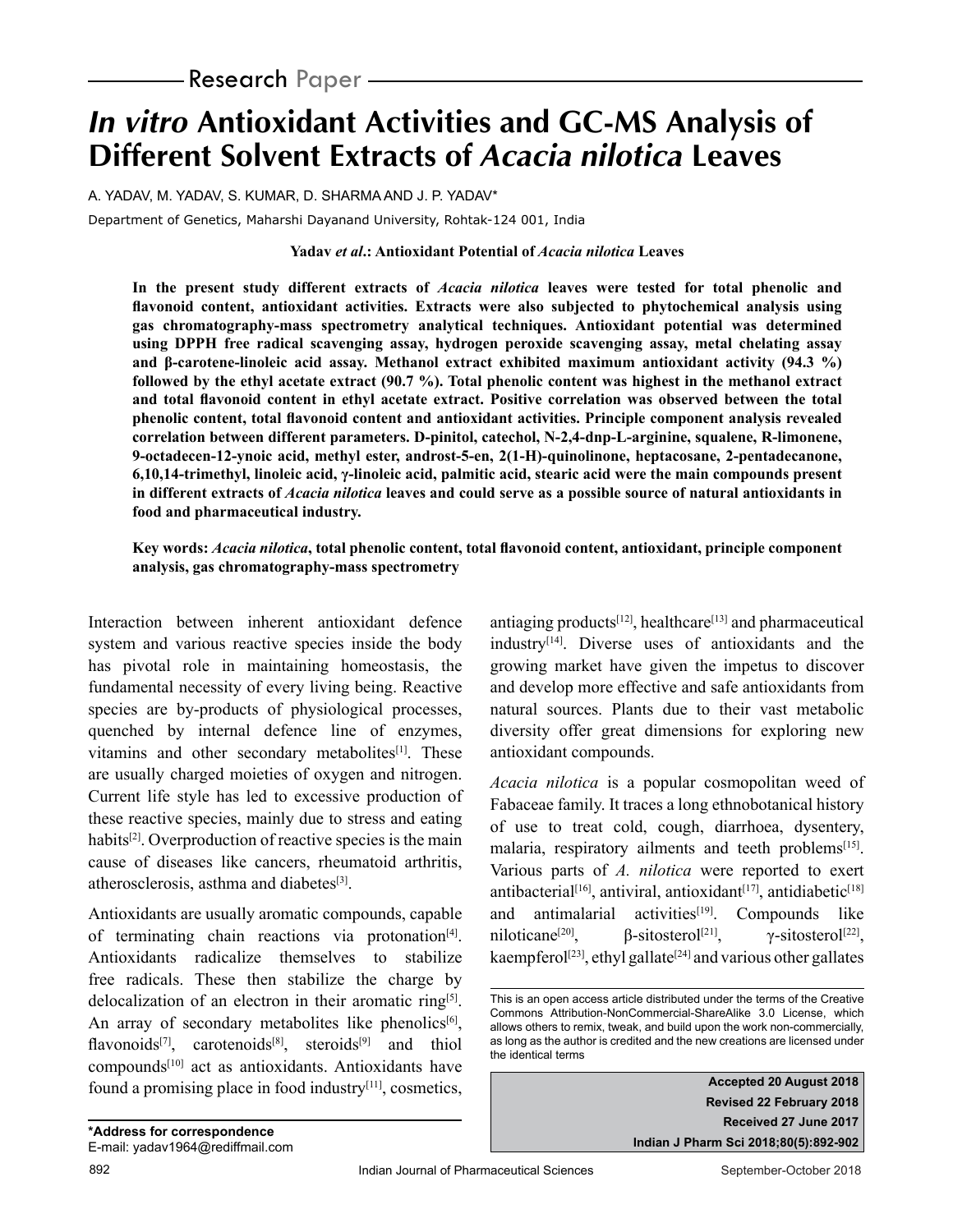and catechins<sup>[25]</sup> have been isolated from this plant. Analytical detection techniques, gas chromatography with mass spectrometry (GC-MS) could be a promising tool for standardization of herbal medicine. GC-MS is an easy, time efficient method for estimation of bioactive metabolites based on their charge to mass ratio[26].

Present study was a comprehensive attempt to assess *in vitro* antioxidant activities of six different extracts of *A. nilotica* leaves and a correlation between the activities and the total phenolic and flavonoid contents. Principle component analysis (PCA) was employed as statistical validation of the correlation. Study also attempted to predict the main antioxidant compounds and phytochemical profile maps of all the six extracts used in this study with GC-MS detection technique.

# **MATERIALS AND METHODS**

#### **Plant material collection and extract preparation:**

Full grown healthy leaves of *A. nilotica* were collected in October 2014 from Jhajjar district, Haryana, India. Sample was matched with herbarium specimen of *A. nilotica* (MDU 2601) available in the Department of Genetics, M. D. University, Rohtak (India). Leaves were washed properly and dried in shade. The dried leaves were ground into a coarse powder. Solvents used for extract preparation were, methanol, acetone, ethyl acetate, chloroform, benzene and petroleum ether. Leaf extracts were prepared by cold percolation method, filtered through Whatman filter paper No. 1 and concentrated with rotary vacuum evaporator.

#### **Estimation of total phenolic content (TPC):**

TPC was estimated by using Folin-Ciocalteau assay<sup>[27]</sup>. Gallic acid (Sigma-Aldrich) was used for standard curve preparation. To 1 ml of extract (1 mg/ml) or gallic acid (20, 40, 60, 80, 100 µg/ml) 100 µl of 10 % Folin-Ciocalteau reagent was added followed by 1 ml of 7 %  $\text{Na}_2\text{CO}_3$  after 5 min. Final volume was adjusted to 4 ml with distilled water. After 90 min incubation, absorbance was recorded at 765 nm using a UV/Vis spectrophotometer. Results were expressed as mg/g gallic acid equivalent (GAE).

## **Estimation of total flavonoid content (TFC):**

TFC was estimated using AlCl<sub>2</sub> colorimetric method<sup>[28]</sup>. Quercetin (62.5, 125, 250, 500, 1000 µg/ml ) or extracts (1 mg/ml) were mixed with 1.5 ml of methanol, 100 µl of 10 %  $AICI_3$ , 100 µl of 1 M potassium acetate and 2.8 ml of distilled water. Mixture was incubated for 30 min at room temperature and measured at 415 nm using a UV/Vis spectrophotometer. Results were expressed as mg/g quercetin equivalent (QE).

# **2,2-diphenyl-1-picryl-hydrazyl-hydrate (DPPH) free radical scavenging assay:**

Extracts (1 mg/ml) were added to 2 ml of freshly prepared DPPH solution (0.1 mM) with continuous shaking, incubated in darkness for 30 min and absorbance was measured at 517 nm[29]. Ascorbic acid was used as a standard. Results were expressed as % of free radicals scavenged using the formula, % free radical scavenging =  $(1-A_s/A_c) \times 100$ , where,  $A<sub>s</sub>$  refers to the absorbance of sample and  $A<sub>s</sub>$  refers to the absorbance of control.

# **H2 O2 scavenging assay:**

Extracts were dissolved in 3.4 ml of phosphate buffer (pH- 7.4, 50 mM), 600 µl of  $H_2O_2(40 \text{ mM})$  solution was added<sup>[30]</sup> and incubated at room temperature for 10 min. The absorbance was measured at 230 nm. Percent of  $H_2O_2$  scavenging was calculated as, %  $H_2O_2$  scavenging =  $(1-A_s/A_c) \times 100$ , where, A<sub>s</sub> denotes the absorbance of sample and  $A_c$  is the absorbance of control.

#### **Metal chelating assay:**

To 2 ml of extract,  $0.25$  ml of 2 mM FeCl<sub>2</sub> was added followed by 0.25 ml of 5 mM ferrozine. Mixture was kept at room temperature for 10 min. Absorbance was measured at 562 nm<sup>[31]</sup>. Percent of inhibition of ferrozine-Fe2+ complex formation was calculated from the formula,  $(1-A_s/A_c) \times 100$ , where,  $A_s$  is the absorbance of sample and  $A<sub>c</sub>$  is the absorbance of control.

## **β-Carotene-linoleic acid assay:**

One milligram of β-carotene was dissolved in 1 ml of chloroform, to which 40 mg of linoleic acid and 400 mg of Tween 80 were added. Chloroform was evaporated using a rotary vacuum evaporator. Then 100 ml of distilled  $H_2O$  was added with vigorous shaking to make an emulsion. Five millilitres of this emulsion was added to 0.2 ml of extract or standard. Immediately, absorbance was measured at 470 nm and then incubated at 50° for 60 min. After 60 min, absorbance was measured again at 470 nm[32]. Antioxidant activity was calculated using the formula  $(1-DR_c/DR_s) \times 100$ , where, DR<sub>c</sub> is the rate of degradation of control  $(ln(a/b)/60)$ , DR<sub>s</sub> is the rate of degradation of sample  $(ln(a/b)/60)$ ; a= absorbance at zero time, b= absorbance at 60 min.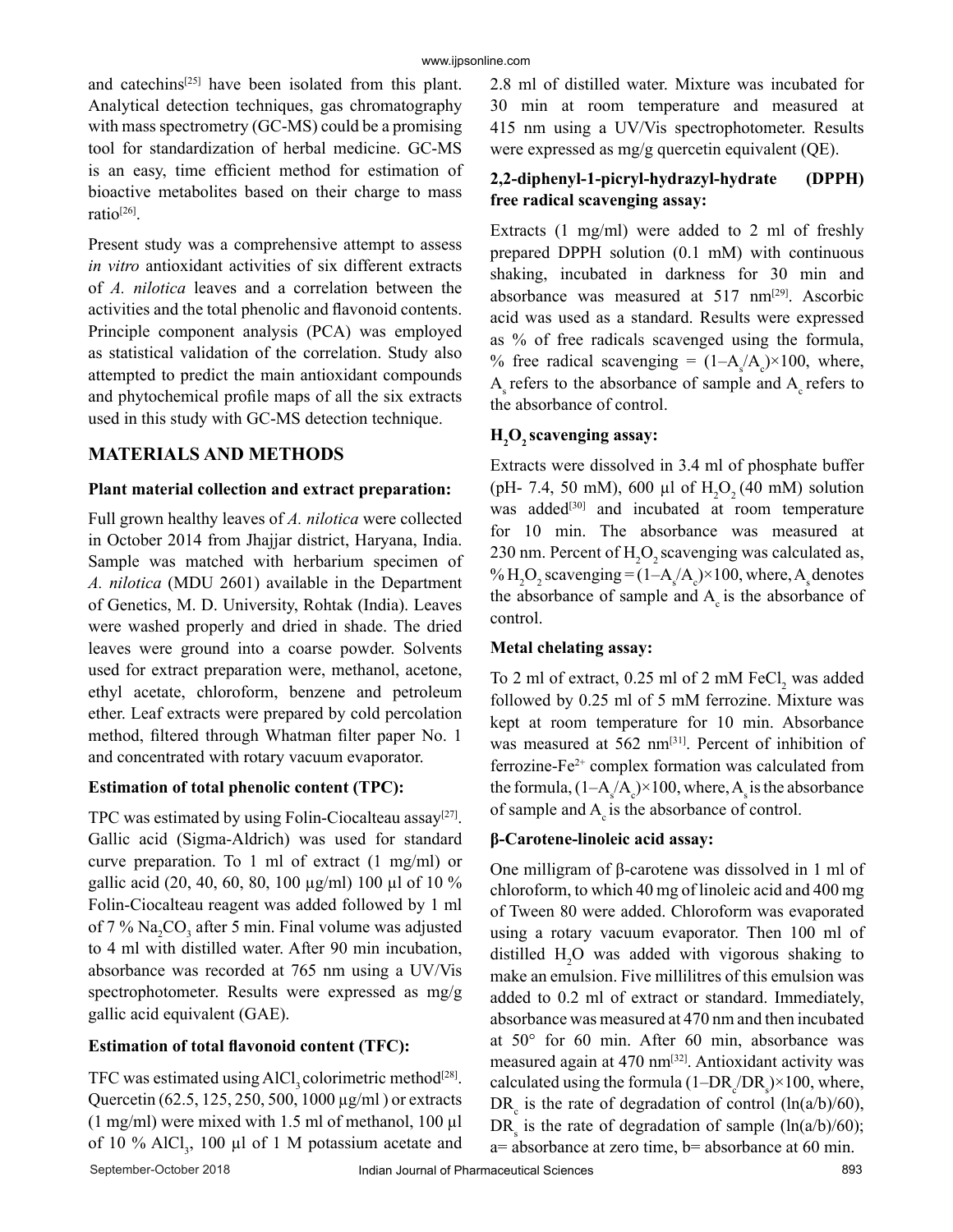## **Derivatization and GC-MS analysis:**

Plant extracts were derivatized with N,Obistrifluoroacetamide (BSTFA) to form trimethylsilyl derivatives. BSTFA and anhydrous pyridine (300 µl, 1:1) was added to 100 µl plant extract (1 mg) and incubated first at 70° for 30 min and then overnight at room temperature<sup>[33]</sup>. Derivatized samples were subjected to GC-MS analysis in a Bruker 436- GC equipped with Rtx-5 (5 % diphenyl/95 % dimethyl polysiloxane) fused capillary column (30 m×0.25 mm ID $\times$ 0.25 µm df). The chromatographic conditions were, an initial column temperature of 70° for 2 min, followed by a linear gradient of 10°/min up to 300°. Injector temperature was kept at 280° and the flow rate of helium (99.9 %) gas was 1 ml/min. Injection volume of 1 µl was used (split mode with split ratio 50:1). MS used in the system was SCION SQ with MS Workstation 8 software package from Bruker. Solvent delay was 4 min and the total run was of 26 min. The eluted peaks were identified by matching with National Institute Standard and Technology library and literature.

#### **Statistical analysis:**

All experiments were performed in triplicates and the results were expressed as mean with standard deviation. One-way analysis of variance (ANOVA) followed by Tukey's multiple comparison test was applied to determine variations among antioxidant activities of different extracts and reference standard using GraphPad Prism 7 (GraphPad software Inc., USA) software. Pearson correlation coefficient was determined between TPC, TFC and antioxidant activities of extracts by different assays. Correlation matrix was subjected to PCA using XLSTAT software. PCA was done to understand interrelationship between different variables i.e. antioxidant activities, TPC, TFC.

# **RESULTS AND DISCUSSION**

TPC of extracts was estimated using regression Eqn.  $(y=0.003x+0.053, r^2=0.994)$  obtained from gallic acid standard curve. TPC values ranged between 7.40 to 166.33 mg/g GAE for different extracts. Polar solvents were quite effective in extracting out phenols; methanol being the most effective with TPC value of 166 mg/g GAE followed by acetone. Non-polar solvents extracted out minor amount of TPC; petroleum ether being the least effective.

TFC of extracts was estimated using regression Eqn.  $(y=0.0018x+0.0486, r^2=0.9991)$  obtained from quercetin standard curve. TFC values ranged from 10.34 to 75.11 mg/g QE. Ethyl acetate extract was most effective with TFC value of 75.11 mg/g QE. Petroleum ether was least effective (fig. 1). All extracts showed different levels of antioxidant activities in the 4 antioxidant assays employed (fig. 2). Methanol extract was most active followed by ethyl acetate as compared to standard.

Maximum DPPH free radical scavenging activity of 94.3 % was exhibited by the methanol extract followed by 90.7 % activity by the ethyl acetate extract. Ascorbic



**Fig. 1: TPC and TFC values of** *A. nilotica* **leaf extracts ME- methanol extract, AE- acetone extract, EAE- ethyl acetate extract, CE- chloroform extract, BE- benzene extract, PEE- petroleum ether extract, TPC- total phenolic content, GAE- gallic acid equivalent, TFC- total flavonoid content, QCquercetin equivalent. TPC (mg/g) GAE; TFC (mg/g) QE**



**Fig. 2: Antioxidant activity of** *A. nilotica* **leaf extracts and standard by four different antioxidant assays**

 $\blacksquare$  **Methanol extract,**  $\blacksquare$  **acetone extract,**  $\Xi$  **ethyl acetate extract, Example 1** chloroform extract,  $\Box$  benzene extract,  $\Box$  petroleum ether extract, **SS** standard, DPPH- DPPH free radical scavenging **assay, H2 O2 - H2 O2 scavenging assay, MC- metal chelating assay, BCLA- β-carotene linoleic acid assay, ns- non-significant, \*\*\*p<0.001**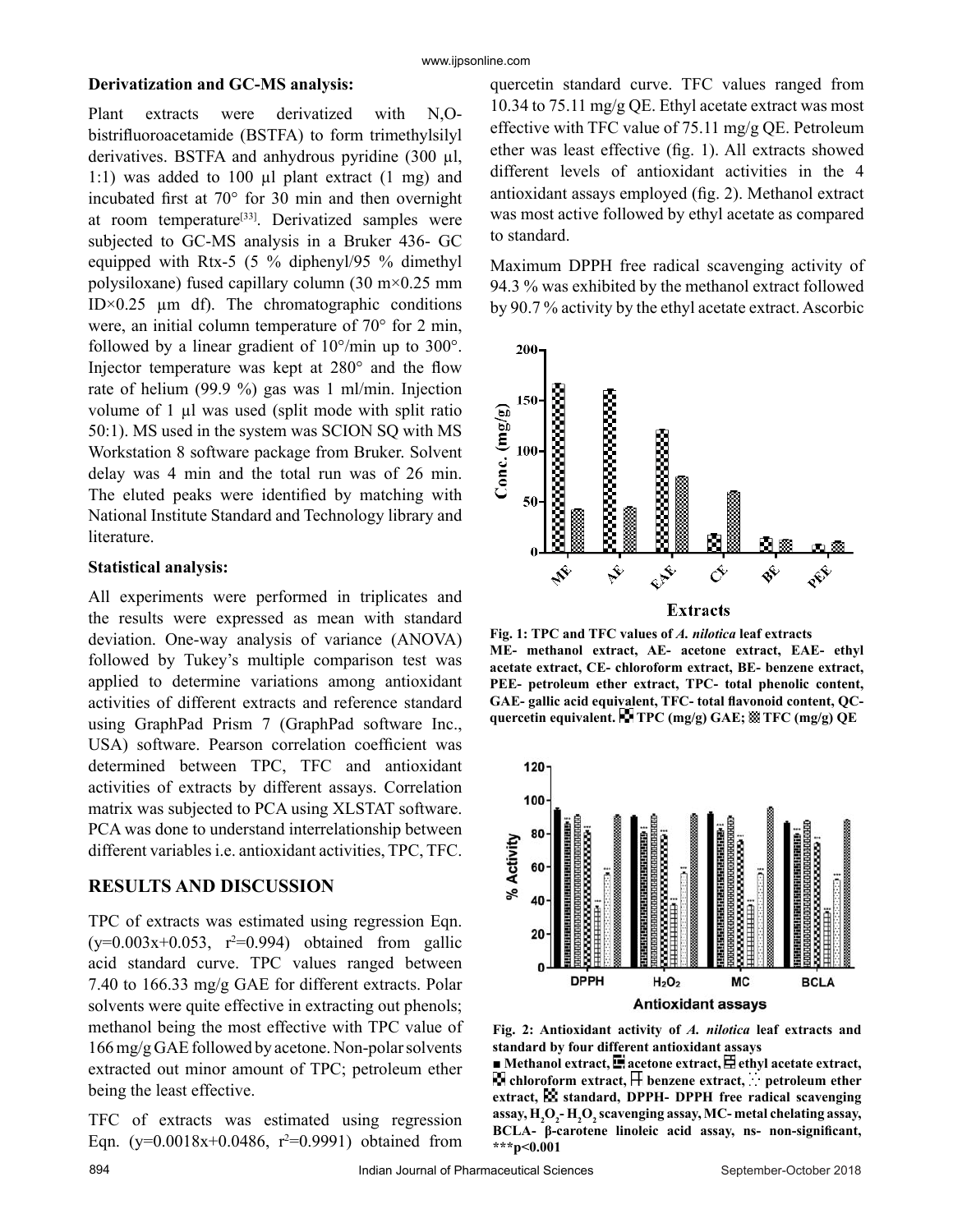acid showed 90.63 % free radical scavenging activity. Benzene extract showed minimum activity with 36.9 %. All extracts showed  $H_2O_2$  scavenging activity to different extents. Maximum scavenging activity was shown by methanol extract at 92.4 % Benzene extract (37.34 %) and petroleum ether extract (56.35 %) were less active compared to other extracts and control. Ascorbic acid showed 91.33 % activity.

Iron also decomposes lipid hydro-peroxides into reactive free radicals. Chelating agents reduces the Fe2+ ferrozine complex formation, observed as a reduction in red colour in solution. *A. nilotica* leaf extracts showed significant metal chelating activity. Maximum activity observed was 92 % by methanol extract followed by 84.06 % of acetone extract. Benzene extract showed minimum 37 % activity. EDTA showed 95 % activity.

Linoleic acid produces free radicals on incubation at 50°. These free radicals attack β-carotene resulting in lower absorbance values. Methanol extract exhibited maximum activity of 89.56 comparable to that of 88.03 % of control. Benzene extract was least effective with 32.4 % activity.

Correlation between TPC, TFC and antioxidant activities of extracts was analysed using Pearson correlation coefficient. Positive correlation was observed between all the parameters (Table 1). TFC showed maximum correlation (r=0.839) to  $H_2O_2$  scavenging assay. TPC



**Fig. 3: Principle component analysis biplot of antioxidant activity assays, TPC, TFC and different extracts of** *A. nilotica* **ME- Methanol extract, AE- acetone extract, EAE- ethyl acetate extract, CE- chloroform extract, BE- benzene extract, PEEpetroleum ether extract, STD- standard, DPPH- DPPH free**  radical scavenging assay,  $\text{H}_{2}\text{O}_{2}$ -  $\text{H}_{2}\text{O}_{2}$  scavenging assay, MC**metal chelating assay, BCLA- β-carotene linoleic acid assay, TPC- total phenolic content, GAE- gallic acid equivalent, TFCtotal flavonoid content**

**TABLE 1: PEARSON CORRELATION COEFFICIENT OF DIFFERENT ANTIOXIDANT PARAMETERS OBSERVED IN** *A. NILOTICA* **LEAVES**

|           |                                                        |  | TPC TFC DPPH H <sub>2</sub> O <sub>2</sub> MC BCLA |  |
|-----------|--------------------------------------------------------|--|----------------------------------------------------|--|
| TPC 1.000 |                                                        |  |                                                    |  |
|           | TFC   0.481   1.000                                    |  |                                                    |  |
|           | DPPH 0.771 0.815 1.000                                 |  |                                                    |  |
|           | H <sub>2</sub> O <sub>2</sub> 0.747 0.839 0.995* 1.000 |  |                                                    |  |
|           | MC 0.795 0.804 0.995* 0.996* 1.000                     |  |                                                    |  |
|           | BCLA 0.766 0.832 0.997* 0.998* 0.997* 1.000            |  |                                                    |  |

TPC- total phenolic content, TFC- total flavonoid content, DPPH-DPPH free radical scavenging assay,  $H_2O_2$ -  $H_2O_2$  scavenging assay, MC- metal chelating assay, BCLA- β-carotene linoleic acid assay, \*p<0.001

showed significant correlation (r=0.795) with metal chelating assay. TPC and TFC showed low level of correlation (r=0.481) with each other. Based on these correlation data, principle components (PCs) contributing to variation were analysed and represented in a two dimensional space (fig. 3). Two PCs explaining 91.17 % of variability were chosen for biplot. PC1 and PC3 accounted for 88.60 % and 2.57 % data variance, respectively. PC1 showed positive correlation with group II, which included all antioxidant assays, TPC, TFC and 4 extracts (methanol, acetone, ethyl acetate, chloroform). PC3 showed positive correlation with group I including TPC, TFC and 3 extracts (acetone, ethyl acetate, benzene). Benzene and petroleum ether extracts were observed separated from all other extracts and parameters. Benzene extract was observed in positive correlation with PC3 i.e. with TPC and TFC but in negative correlation with PC1 i.e., antioxidant assays while petroleum ether extract showed positive correlation with antioxidant assays (PC1) and negative correlation with TPC and TFC.

The GC-MS spectra of all six extracts confirmed the presence of various constituents like essential oils, fatty acids, esters, alcohols, phenols, carbohydrates, alkanes, steroids, and terpenes (fig. 4). Main phytochemicals present in extracts were shown in Tables 2-4. Spectra of some of the compounds detected were given in figs. 5 and 6, respectively. Hexadecanoic acid, 8,11,14-eicosatrienoic acid, 9,12-octadecadieonoic acid, methyl ester (E,E)-, 9,12,15-octadecatrieonoic acid (Z,Z,Z)-, 9-octadecen-12-ynoic acid, methyl ester, cis-9 hexadecenoic acid were the main fatty acids and their esters present in extracts. Carbohydrates moieties like myoinositol and D-pinitol were also detected. Terpenoids squalene and R-limonene were also observed. Phenol, 2,5-bis(1,1-dimethylethyl)- and 1,2 benzenetriol (catechol) were also observed in extracts.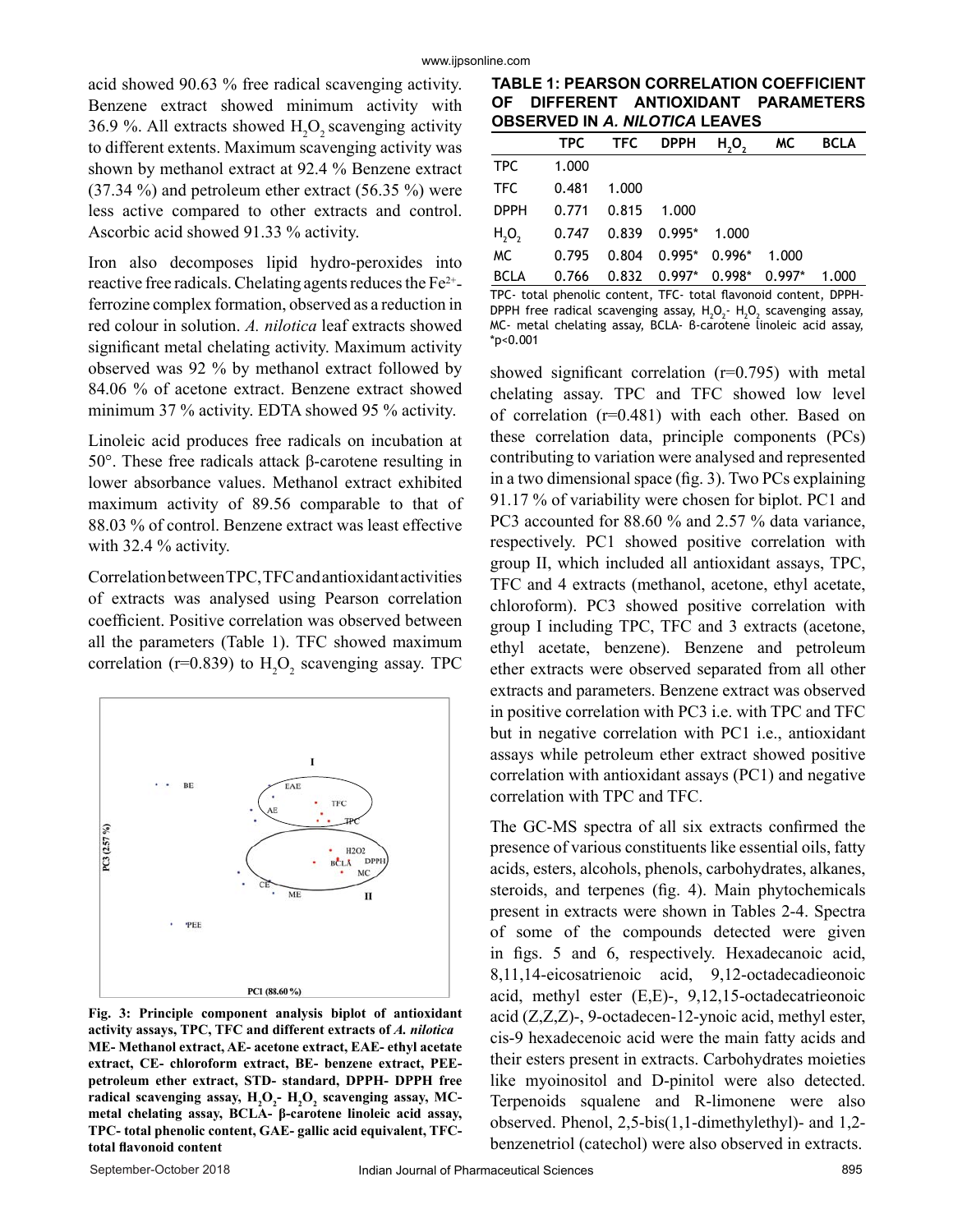Secondary metabolites are a plants' arsenal that act as a trouble shooter in its life cycle. These metabolites not only defend the plant but also benefit mankind by offering an array of medicinal activities. Phenols and flavonoids are classes of secondary metabolites, which confer strong antioxidant activity. In present study TPC values up to 166.33 mg/g GAE and TFC values up to 75.11 mg/g QE were observed for methanol and ethyl acetate extract, respectively. Previous studies on *A. nilotica* also emphasize that it is a rich source of phenols and flavonoids[34,35]. Various solvent extracts of *A. nilotica* conferred different antioxidant capacities;

polar solvent extracts being most effective. Methanol and ethyl acetate were the most effective solvents in this study. Both of these solvents extract out phenols and flavonoids from plant sample $[36]$ .

Four different *in vitro* assays were used for antioxidant activity determination. These assays mainly differed in the type of free radical scavenged. DPPH method due to its reliability and easy colour change observation is the most applied *in vitro* method<sup>[37]</sup>.  $H_2O_2$  intake produces OH· radicals which causes lipid peroxidation<sup>[38]</sup>. β-Carotene-linoleic acid assay system is also routinely used for checking antioxidant activities of plants



**Fig. 4: GC-MS chromatogram of** *A. nilotica* **leaf extracts (a) Methanol extract (b) acetone extract (c) ethyl acetate extract (d) chloroform extract (e) benzene extract (f) petroleum ether extract**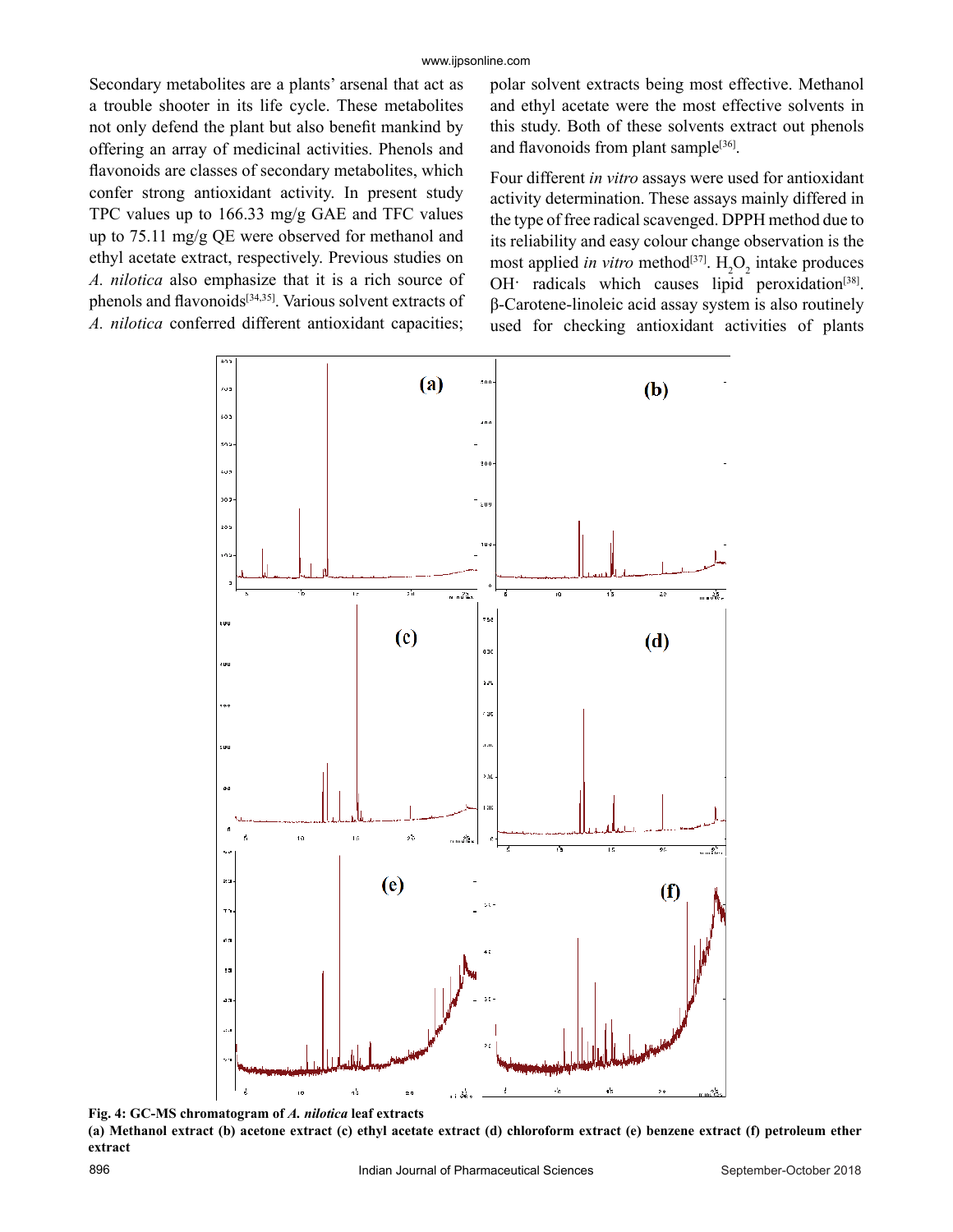#### **TABLE 2: COMPOUNDS IDENTIFIED IN METHANOL AND ACETONE EXTRACTS OF** *A. NILOTICA* **BY GC-MS**

| <b>Methanol extract</b> |                                                                             |       |           | <b>Acetone extract</b>                           |       |  |  |
|-------------------------|-----------------------------------------------------------------------------|-------|-----------|--------------------------------------------------|-------|--|--|
| <b>RT</b>               | Compounds                                                                   |       | <b>RT</b> | <b>Compounds</b>                                 |       |  |  |
| 4.111                   | N-2,4-Dnp-L-arginine                                                        | 0.035 | 4.074     | Pyridine-3-carboxamide                           | 0.037 |  |  |
| 4.566                   | Benzaldehyde, 4-methyl-                                                     | 1.871 | 11.963    | Tridecane, 1-bromo-                              | 10.43 |  |  |
| 6.110                   | Phenylacetic acid, 2-adamantyl ester                                        | 0.343 | 12.297    | Dodecyl acrylate                                 | 8.185 |  |  |
| 6.412                   | 1,2-Benzenediol, o-(4-methoxybenzoyl)-o'-(4-<br>methylbenzoyl)-<br>Benzene, | 7.275 | 12.855    | Octadecane, 6-methyl-                            | 0.927 |  |  |
| 6.453                   | 1-(3-trifluoromethylphenyliminomethyl)-4-<br>(thietan-3-yloxy)-             | 0.062 | 13.297    | R-Limonene                                       | 0.183 |  |  |
| 6.537                   | Pyridinium, diniromethylide-                                                | 0.296 | 13.522    | Hexadecanoic acid, Z-11-                         | 7.619 |  |  |
| 6.595                   | Carbonic acid, ethyl phenyl ester                                           | 1.370 | 13.832    | 2-Pentadecanone, 6,10,14-trimethyl-              | 0.635 |  |  |
| 6.826                   | Benzene, 1,3-bis(1,1-dimethylethyl)-                                        | 3.207 | 14.082    | Pthalic acid, 6-ethyl-3-octyl isobutyl ester     | 0.436 |  |  |
| 7.494                   | 4-Trifluoroacetoxytridecane                                                 | 0.491 | 14.091    | Pthalic acid, 8-chlorooctyl isobutyl ester       | 0.296 |  |  |
| 7.613                   | 2-Trifluroacetoxypentadecane                                                | 0.462 | 14.555    | Cyclopropanenonanoic acid, methyl ester          | 1.109 |  |  |
| 7.723                   | 1-Octanol, 2-butyl-                                                         | 0.348 | 14.613    | 8,11,14-Eicosatrieonic acid, (Z,Z,Z)-            | 1.378 |  |  |
| 9.817                   | 1-Dodecanol                                                                 | 16.26 | 14.666    | Hexadecanoic acid, methyl ester                  | 2.352 |  |  |
| 10.261                  | Phenol, 2,5-bis(1,1-dimethylethyl)-                                         | 0.642 | 15.020    | Dibutyl phthalate                                | 45.39 |  |  |
| 10.839                  | Silane, (dodecyloxy)trimethyl-                                              | 3.344 | 15.114    | 9,12-Octadecadieonic acid, methyl ester<br>(E,E) | 4.957 |  |  |
| 11.964                  | Tridecane, 1-bromo-                                                         | 3.545 | 15.172    | 9,12,15-Octadecatrieonic acid (Z,Z,Z)-           | 9.328 |  |  |
| 12.122                  | Myo-Inositol, 4-C-methyl-                                                   | 4.571 | 15.413    | 22-Tricosenoic acid                              | 1.604 |  |  |
| 12.296                  | Dodecyl acrylate                                                            | 49.40 | 16.225    | Linoleic acid ethyl ester                        | 0.909 |  |  |
| 12.364                  | Propanoic acid, decyl ester                                                 | 5.352 | 16.287    | Cis, cis, cis-7, 10, 13-Hexadecatrienal          | 1.597 |  |  |
| 12.411                  | Dodecanoic acid, 2,3-bis(acetyloxy)propyl<br>ester                          | 0.038 | 19.847    | Diisooctyl phthalate                             | 2.601 |  |  |
| 16.515                  | Methyl strearate                                                            | 0.590 | 21.255    | 9-Octadecen-12-ynoic acid, methyl ester          | 0.021 |  |  |

RT- Retention time

## **TABLE 3: COMPOUNDS IDENTIFIED IN ETHYL ACETATE AND CHLOROFORM EXTRACTS OF** *A. NILOTICA* **BY GC-MS**

| Ethyl acetate extract |                                         |        | Chloroform extract |                                          |        |  |
|-----------------------|-----------------------------------------|--------|--------------------|------------------------------------------|--------|--|
| <b>RT</b>             | Compound                                | % Area | <b>RT</b>          | Compound                                 | % Area |  |
|                       | 4-Cyclopropylcarbonyloxytetra           |        |                    |                                          |        |  |
| 4.052                 | Decane                                  | 0.016  | 11.962             | Tridecane, 1-bromo-                      | 6.061  |  |
| 11.964                | Tridecane, 1-bromo-                     | 7.801  | 12.294             | Dodecyl acrylate                         | 18.22  |  |
| 12.296                | Dodecyl acrylate                        | 20.74  | 12.851             | Tetracontane, 3,5,24-trimethyl-          | 0.823  |  |
| 12.851                | Decane, 1-(ethenyloxy)-                 | 0.787  | 13.520             | Cis-9-Hexadecenoic acid                  | 7.490  |  |
|                       | Z-10-Methyl-11-tetradecen-1-ol          |        |                    |                                          |        |  |
| 13.521                | propionate                              | 5.711  | 13.827             | 2-Pentadecanone, 6, 10, 14-trimethyl-    | 0.330  |  |
|                       | 9,12,15-Octadecatrieonic acid, methyl   |        |                    | 9,12-Octadecadieonic acid, methyl ester, |        |  |
| 14.612                | ester, $(Z, Z, Z)$ -                    | 1.114  | 14.550             | (E,E)                                    | 0.649  |  |
|                       | Pentadecanoic acid, 14-methyl-,         |        |                    |                                          |        |  |
| 14.661                | methyl ester                            | 0.749  | 14.661             | Hexadecanoic acid, methyl ester          | 1.199  |  |
| 15.018                | Dibutyl phthalate                       | 42.79  | 15.017             | Dibutyl phthalate                        | 35.93  |  |
|                       | 9,12-Octadecadieonic acid, methyl       |        |                    |                                          |        |  |
| 15.113                | ester, $(E, E)$ -                       | 3.672  | 15.112             | 9,12-Octadecadienoic acid(Z,Z)-          | 4.404  |  |
| 15.170                | 9,12,15-Octadecatrieonic acid, (Z,Z,Z)- | 6.351  | 15.168             | Cis, cis, cis-7, 10, 13-Hexadecatrienal  | 8.354  |  |
| 15.412                | Octadecanal                             | 1.887  | 15.409             | Hexadecane, 1-(ethenyloxy)-              | 2.774  |  |
|                       | Propionic acid, 3-mercapto-,            |        |                    | Propanoic acid, 3-mercapto-, dodecyl     |        |  |
| 15.544                | 2,2,4,4-tetramethylpentyl ester         | 0.565  | 15.542             | ester                                    | 0.653  |  |
|                       | 6,9,12,15-Docosatetraeonic acid,        |        |                    | 12,15-Octadecadienoic acid, 2,3methyl    |        |  |
| 16.277                | methyl ester                            | 0.367  | 16.226             | ester                                    | 0.481  |  |
|                       | 9,12,155-Octadecatrieonic acid,         |        |                    | 9,12,15-Octadecatrienoic acid,           |        |  |
| 16.298                | 2,3-dihydroxypropyl ester               | 0.070  | 16.283             | 2,3-dihydroxypropyl ester, (Z,Z,Z)-      | 0.796  |  |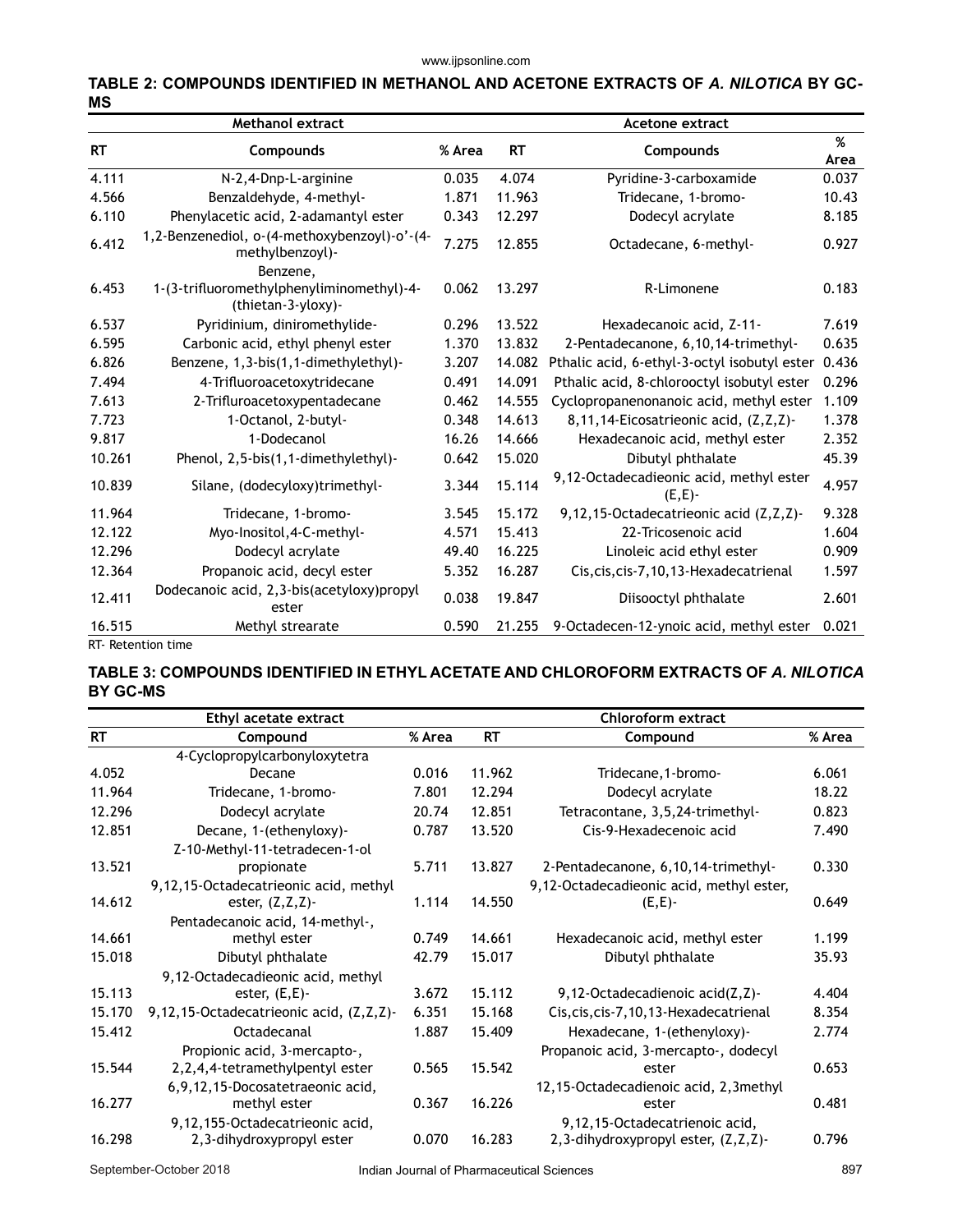| 19.846 | Bis(2-ethylhexyl phthalate                                       | 6.009 | 17.143 | Octadecanal, 2-bromo-                     | 0.538 |
|--------|------------------------------------------------------------------|-------|--------|-------------------------------------------|-------|
| 21.786 | 5,9,13-Pentadecatrien-2-one,<br>6, 10, 14-trimethyl-, $(E, E)$ - | 0.448 | 19.845 | Bis(2-ethylhexyl) phthalate               | 0.435 |
|        | Allopregnane3.beta., 7.alpha., 11.                               |       |        |                                           |       |
| 24.975 | alpha.-triol-20-one                                              | 0.774 | 21.640 | 9-Octadecenamide, (Z)-                    | 0.235 |
|        | 2,4-Imidazoliinedione,                                           |       |        |                                           |       |
| 25.481 | 5-[3,4-bis[(trimethyksilyl)oxy]                                  | 0.033 | 21.787 | Squalene                                  | 0.671 |
| 25.488 | Ethyl iso-allocholate                                            | 0.057 | 23.920 | 2(1H)-Quinolinone, 4-phenyl-              | 0.447 |
|        | Androst-5-en-17-one, 3-[(trimethylsilyl)                         |       |        | Allopregn-7,16-diene-3.beta.,7.alpha.,11. |       |
| 25.840 | oxy]-                                                            | 0.047 | 24.977 | alpha.-triol                              | 2.309 |

www.ijpsonline.com

### **TABLE 4: COMPOUNDS IDENTIFIED IN BENZENE AND PETROLEUM ETHER EXTRACTS OF** *A. NILOTICA* **BY GC-MS**

| Benzene extract |                                                               |        |           | Petroleum ether extract                                |        |  |  |
|-----------------|---------------------------------------------------------------|--------|-----------|--------------------------------------------------------|--------|--|--|
| <b>RT</b>       | Compound                                                      | % Area | <b>RT</b> | Compound                                               | % Area |  |  |
| 4.019           | Pyrrolidine, 1-(1-oxo-2,5-<br>Octadecadienyl)-                | 0.545  | 11.956    | Tridecane, 1-bromo-                                    | 16.36  |  |  |
| 13.543          | D-Pinitol, pentakis (trimethylsilyl) ether                    | 32.84  | 12.289    | 2-Propenoic acid, tridecyl ester                       | 2.639  |  |  |
| 16.218          | 9,15-Octadecadieonic acid, methyl ester,<br>$(Z,Z)$ -         | 4.064  | 12.846    | 1-Dodecanol, 3,7,11-trimethyl-                         | 5.035  |  |  |
| 16.279          | 9,12,15-Octadecatrieonic acid, methyl<br>ester, $(Z, Z, Z)$ - | 9.041  | 13.514    | Cis-9 Hexadecenoic acid                                | 10.64  |  |  |
| 22.329          | Hexacosane                                                    | 23.39  | 14.606    | 9,12,15-Octadecatrienal                                | 4.832  |  |  |
| 22.974          | Tritriacontane                                                | 13.28  | 15.110    | 9,12-Octadecadieonic acid, methyl<br>ester, $(E, E)$ - | 4.938  |  |  |
| 23.594          | Eicosane, 2-methyl-                                           | 16.37  | 15.164    | Cis, cis, cis-7, 10, 13-Hexadecatrienal                | 8.705  |  |  |
|                 |                                                               |        | 22.324    | Heptacosane                                            | 17.71  |  |  |
|                 |                                                               |        | 22.349    | Octadecane, 3-ethyl-5-(2-<br>ethylbutyl)-              | 2.440  |  |  |
| 23.905          | 8,11,14-Eicosatrienoic acid, methyl ester,<br>(Z,Z,Z)         | 0.496  | 22.966    | Sulfourous acid, pentadecylpentyl<br>ester             | 8.362  |  |  |
|                 |                                                               |        | 23.596    | Hexacosane                                             | 14.03  |  |  |
|                 |                                                               |        | 23.879    | 1-Monolinoleoylglycerol<br>trimethylsilyl ether        | 1.262  |  |  |

RT- Retention time

and foods[37]. *A. nilotica* extracts exhibited good antioxidant potential in all assays. Methanol extract of *A. nilotica* exhibited maximum activity (94 %). Ethyl acetate extract showed 90 % activity comparable to that of standard. Kalaivani *et al.* reported higher activity of *A. nilotica* ethanol extract than standard at same concentration<sup>[24]</sup>. Sadiq *et al.* also reported 91 % antioxidant activity of ethanol extract $[17]$ .

PCA is an important statistical tool for predicting correlation between different parameters in a two dimentional space<sup>[39]</sup>. In present study PCA analysis reveals the relationship between TPC, TFC and antioxidant activities of six solvent extracts of *A. nilotica*. Methanol and chloroform extracts showed positive correlation with antioxidant assays while acetone and ethyl acetate extracts showed positive correlation with TPC and TFC values. PCA results corresponded with results observed for antioxidant activities of extracts.

Phytochemical screening is mandatory for standardization of any herbal product. GC-MS analysis is a time efficient tool for phytochemical detection. It confirmed the presence of various classes of compounds in *A. nilotica* leaf extracts. Presence of these compounds was also confirmed by comparing with literature. Pinitol has been detected in many plant species and showed ion fragment at m/z 73, 147, 217 and  $260^{[40]}$ . Squalene showed ion fragment at m/z 41, 69 and 81 same as those observed in *P. chinense*[41]. Presence of cis-9 hexadecenoic acid (m/z 41, 55, 69), 9,12-octadecadieonic acid, methyl ester (m/z 41, 55, 67), 9,12,15-octadecatrieonic acid (m/z 41, 67, 79) was also confirmed by comparing with a validated method<sup>[42]</sup>.

Fatty acids 9-12-octadecadieonic acid (linoleic acid), 9,12,15-octadecatrieonic acid (γ-linoleic acid), palmitic acid, stearic acid, 9-octadecen-12 ynoic acid methyl ester were observed in different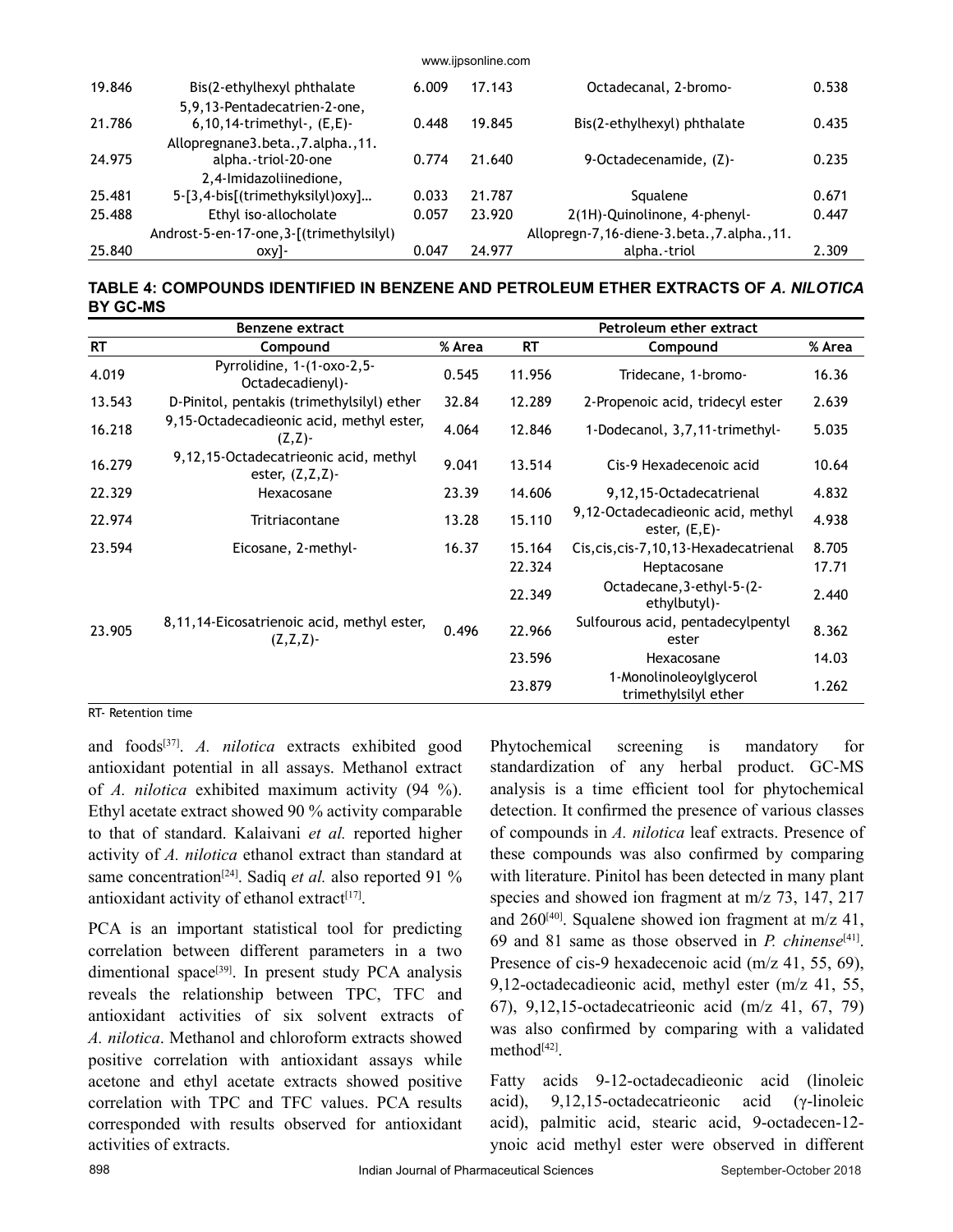



September-October 2018 Indian Journal of Pharmaceutical Sciences 899 **A. D-pinitol, B. squalene, C. 9,12-octadecadieonic acid, methyl ester, D. 9,12,15-octadecatrieonic acid, E. cis-9 hexadecenoic acid**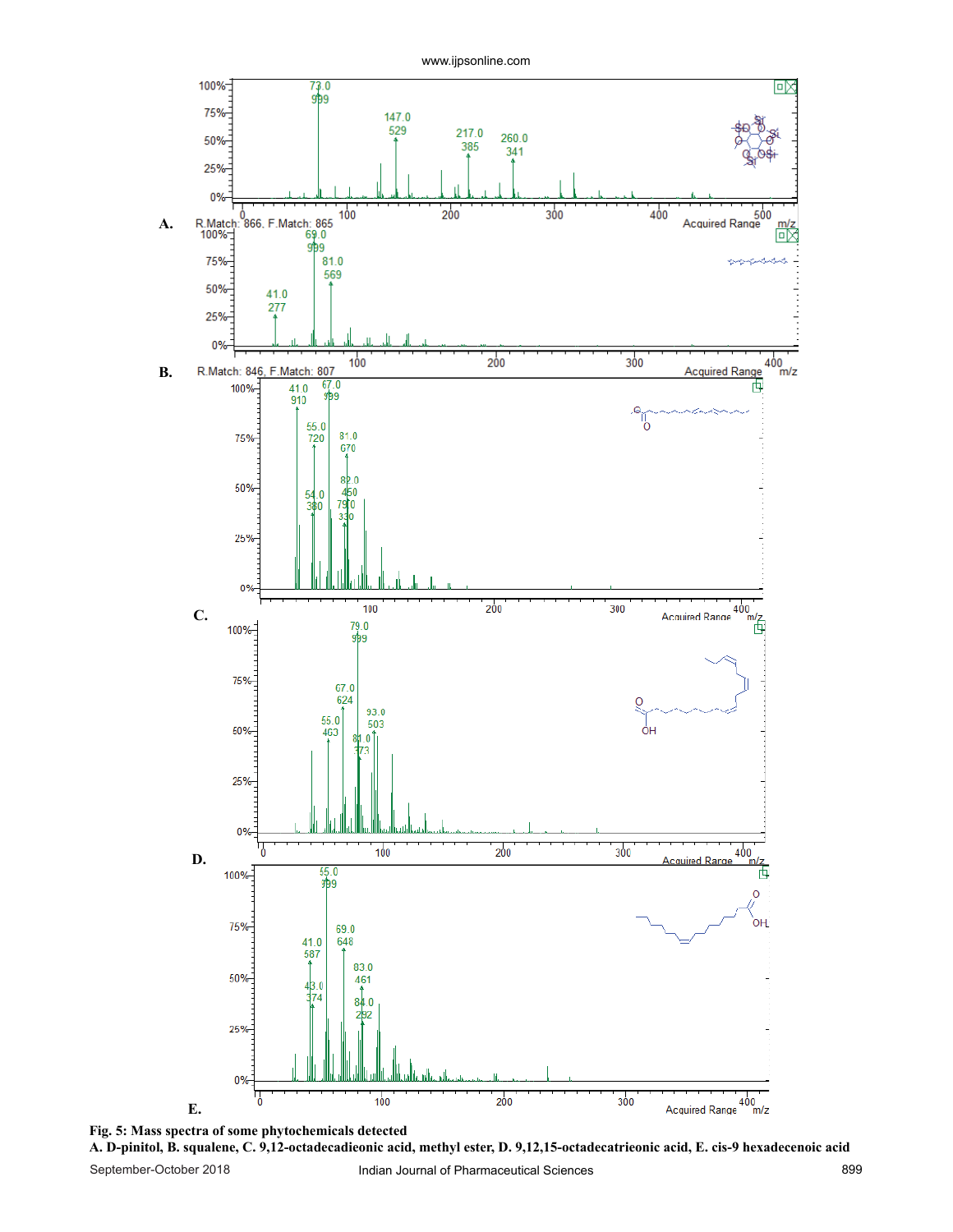

**Fig. 6: Structure of phytochemicals detected in** *A. nilotica* **leaves A. D-pinitol, B. squalene, C. 9,12-octadecadieonic acid, methyl ester, D. 9,12,15-octadecatrieonic acid, E. Cis-9 hexadecenoic acid**

extracts and act as strong antioxidants<sup>[43-45]</sup>. Catechol derivative was observed in methanol extract. Alkane heptacosane, 2-pentadecanone, 6,10,14-trimethyl act as antioxidants and were present in petroleum ether and chloroform extract, respectively $[46,47]$ . Squalene; a tritrpenoid compound observed in chloroform extract possessed antioxidant, antimicrobial, chemopreventive and antitumour activities. A variety of compounds like 2(1-H)-quinolinone, N-2,4-dnp-L-arginine, R-limonene, tridecane, ethyl iso-allocholate were observed in extracts having neuroleptic, anticancerous and antimicrobial properties<sup>[48-52]</sup>.

D-pinitol is a carbohydrate that has been previously isolated from *A. nilotica* and has various medicinal activities like antioxidant, antidiabetic, antiviral, antiinflammatory, anthelminthic $[53]$  and was observed in benzene extract. An active steroid androst-5-en was observed in ethyl acetate extract having antiinflammatory activity that has previously been isolated from  $A$ . *nilotica*<sup>[54]</sup>. Thus it can be concluded that GC-MS is an effective tool for phytochemical prediction. GC-MS analyses of different solvent extracts of *A. nilotica* generates phytochemical profile maps of the plant, which can be used as stepping stone in compound isolation studies. Present study reveals the antioxidant potential of *A. nilotica* leaf extracts and the main phytochemicals responsible for the activity. Further more research is required for analysis of extracts by other analytical techniques, particular compound isolation and their cytotoxic assessment.

## **Acknowledgements**

The research was financially supported by UGC under UGC-SAP program (F.3-20/2012 (SAP-II) and UGC BSR fellowship (F.7-371/2012 (BSR).

## **Conflict of interest:**

We declare that we have no conflict of interest.

## **REFERENCES**

- 1. Sharma P, Jha AB, Dubey RS, Pessarakli M. Reactive oxygen species, oxidative damage, and antioxidative defense mechanism in plants under stressful conditions. J Bot 2012;2012:1-26.
- 2. Tosato M, Zamboni V, Ferrini A, Cesari, M. The aging process and potential interventions to extend life expectancy. Clin Interv Aging 2007;2:401-12.
- 3. Tauchen J, Doskocil I, Caffi C, Lulekal E, Marsik P, Havlik J, *et al. In vitro* antioxidant and antiproliferative activity of Ethiopian medicinal plant extracts. Ind Crops Prod 2015;74:671-9.
- 4. Torre GLTD, Arollado EC, Atienza AA, Manalo RAM. Evaluation of antioxidant capacity and identification of bioactive compounds of crude methanol extracts of *Caesalpinia pulcherrima* (L.) Swartz. Indian J Pharm Sci 2017;79:113-23.
- 5. Flora SJS. Structural, chemical and biological aspects of antioxidants for strategies against metal and metalloid exposure. Oxid Med Cell Longev 2009;2:191-206.
- 6. Ayoub M, de Camargo AC, Shahidi, F. Antioxidants and bioactivities of free, esterified and insoluble-bound phenolics from berry seed meals. Food Chem 2016;197:221-32.
- 7. Pietta PG. Flavonoids as antioxidants. J Nat Prod 2000;63:1035-42.
- 8. Fiedor J, Burda K. Potential role of carotenoids as antioxidants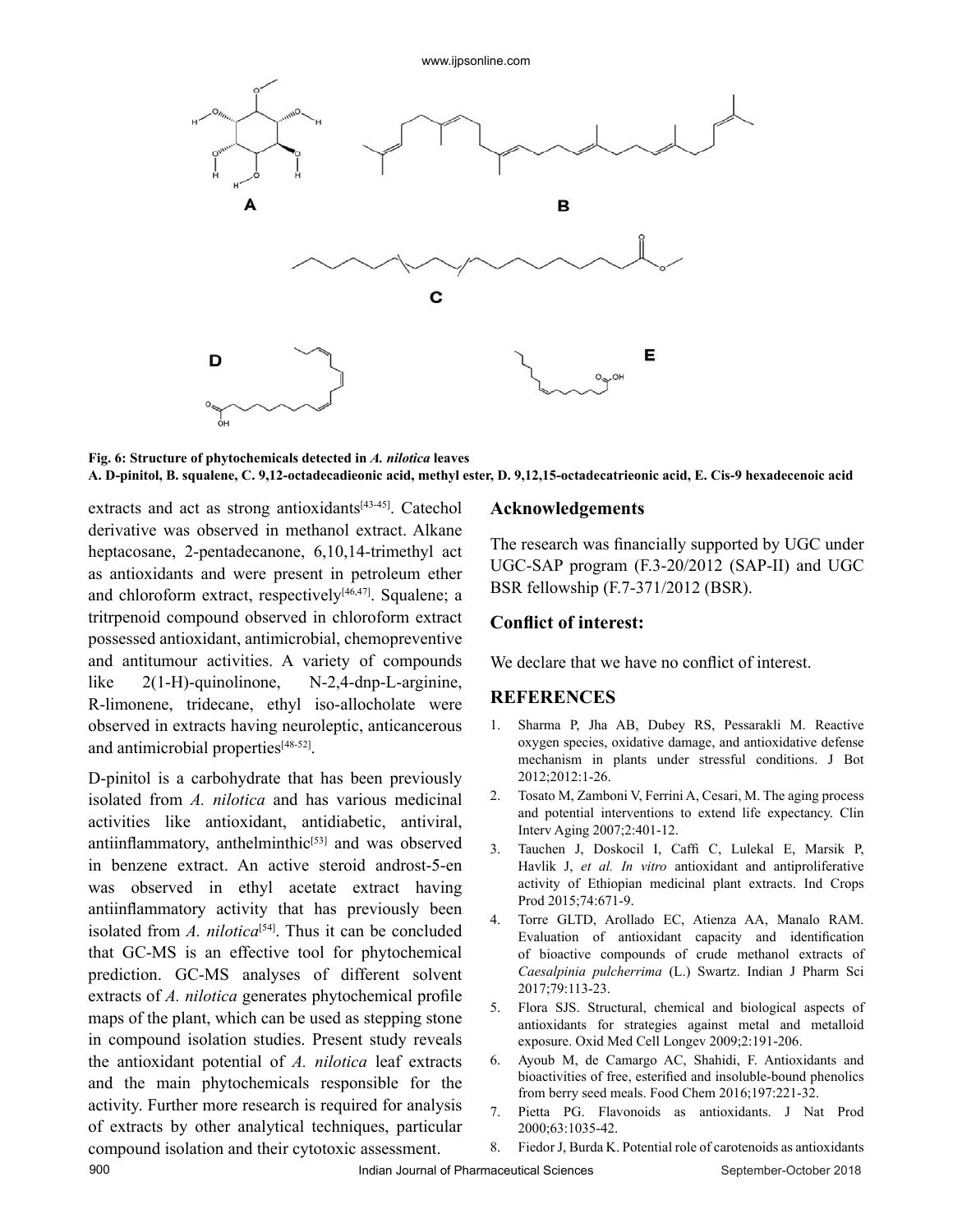in human health and disease. Nutrients 2014;6:466-88.

- 9. Mooradian AD. Antioxidant properties of steroids. J Steroid Biochem Mol Biol 1993;45:509-11.
- 10. Gungor N, Ozyurek M, Guclu K, Cekik SD, Apak R. Comparative evaluation of antioxidant capacities of thiol-based antioxidants measured by different *in vitro* methods. Talanta 2011;83:1650-8.
- 11. Finley JW, Kong AN, Hintze KJ, Jeffery EH, Ji LL, Lei XG. Antioxidants in foods: state of the science important to the food industry. J Agric Food Chem 2011;59:6837-46.
- 12. Masaki H. Role of antioxidants in the skin: antiaging effects. J Dermatol Sci 2010;58:85-90.
- 13. Blomhoff R, Carlsen MH, Andersen LF, Jacobs DR. Health benefits of nuts: potential role of antioxidants. Br J Nutr 2006;96(S2):S52-60.
- 14. Brewer MS. Natural antioxidants: sources, compounds, mechanisms of action, and potential applications. Compr Rev Food Sci Food Saf 2011;10:221-47.
- 15. Silambarasan R, Ayyanar M. An ethnobotanical study of medicinal plants in Palamalai region of Eastern Ghats, India. J Ethnopharmacol 2015;172:162-78.
- 16. Yadav A, Yadav M, Kumar S, Yadav JP. Bactericidal effect of *A. nilotica: In vitro* antibacterial and time kill kinetic studies. Int J Curr Res 2015;7:22289-94.
- 17. Sadiq MB, Hanpithakpong W, Tarning J, Anal AK. Screening of phytochemicals and *in vitro* evaluation of antibacterial and antioxidant activities of leaves, pods and bark extracts of *A. nilotica* (L.) Del. Ind Crops Prod 2015;77:873-82.
- 18. Mukundi MJ, Piero NM, Mwaniki NEN, Murugi NJ, Daniel AS, Peter GK, *et al*. Antidiabetic effects of aqueous leaf extracts of *A. nilotica* in alloxan induced diabetic mice. J Diabetes Metab 2015;6:568-73.
- 19. Alli LA, Adesokan AA, Salawu OA, Akanji MA, Tijani AY. Antiplasmodial activity of aqueous root extract of *A. nilotica*. Afr J Biochem Res 2011;5:214-9.
- 20. Eldeen IMS, Van Heerden FR, Van Staden J. *In vitro* biological activities of niloticane, a new bioactive cassane diterpene from the bark of *A. nilotica* subsp. *kraussiana*. J Ethnopharmacol 2010;128:555-60.
- 21. Govindarajan P, Sarada DVL. Isolation and characterization of stigmasterol and β-sitosterol from *A. nilotica* (l.) Delile ssp *Indica* (benth.) Brenan. J Pharm Res 2011;4:3601-2.
- 22. Sundarraj S, Thangam R, Sreevani V, Kaveri K, Gunasekaran P, Achiraman S, *et al*. γ-Sitosterol from *A. nilotica* L. induces G2/M cell cycle arrest and apoptosis through c-Myc suppression in MCF-7 and A549 cells. J Ethnopharmacol 2012;141:803-9.
- 23. Singh R, Singh B, Singh S, Kumar N, Kumar S, Arora S. Antifree radical activities of kaempferol isolated from *A. nilotica*  (L.) Willd. Ex. Del. Toxicol In Vitro 2008;22:1965-70.
- 24. Kalaivani T, Rajasekaran C, Mathew L. Free Radical Scavenging, cytotoxic, and haemolytic activities of an active antioxidant compound Ethyl Gallate from leaves of *A. nilotica* (L.) Wild. Ex. Delile Subsp. *Indica* (Benth.) Brenan. J Food Sci 2011;76:144-9.
- 25. Salem MM, Davidorf FH, Abdel-Rahman MH. *In vitro*  anti-uveal melanoma activity of phenolic compounds from the Egyptian medicinal plant *A. nilotica*. Fitoterapia 2011; 82:1279-84.
- 26. Proestos C, Sereli D, Komaitis M. Determination of phenolic compounds in aromatic plants by RP-HPLC and GC-MS. Food Chem 2006;95:44-52.
- 27. Ainsworth EA, Gillespie KM. Estimation of total phenolic content and other oxidation substrates in plant tissues using Folin-Ciocalteu reagent. Nat Protoc 2007;2:875-7.
- 28. Chang CC, Yang MH, Wen HM, Chern JC. Estimation of total flavonoid content in propolis by two complementary colorimetric methods. J Food Drug Anal 2002;10(3):178-82.
- 29. Yamaguchi T, Takamura H, Matoba T, Terao J. HPLC method for evaluation of the free radical-scavenging activity of foods by using 1,1,-diphenyl-2-picrylhydrazyl. Biosci Biotechnol Biochem 1998;62:1201-4.
- 30. Ruch RJ, Cheng SJ, Klaunig JE. Prevention of cytotoxicity and inhibition of intercellular communication by antioxidant catechins isolated from Chinese green tea. Carcinogenesis 1998;10:1003-8.
- 31. Dinis TC, Madeira VM, Almeida LM. Action of phenolic derivates (acetoaminophen, salycilate and 5-aminosalycilate) as inhibitors of membrane lipid peroxidation and as peroxyl radical scavengers. Arch Biochem Biophys 1994;315:161-9.
- 32. Taga MS, Miller EE, Pratt DE. Chia seeds as a source of natural lipid antioxidant. J Am Oil Chem Soc 1984;61:928-31.
- 33. González-Montelongo R, Lobo MG, González M. Antioxidant activity in banana peel extracts: testing extraction conditions and related bioactive compounds. Food Chem 2010;119:1030-9.
- 34. Gowri SS, Pavitha S, Vasantha K. Free radical scavenging capacity and antioxidant activity of young leaves and barks of *A. nilotica* (l.) Del. Int J Pharm Pharm Sci 2011;3:160-4.
- 35. Sultana B, Anwar F, Ashraf M. Effect of extraction solvent/ technique on the antioxidant activity of selected medicinal plant extracts. Molecules 2009;14(6):2167-80.
- 36. Tiwari P, Kumar B, Kaur M, Kaur G, Kaur H. Phytochemical screening and extraction: a review. Int Pharma Sci 2011; 1:98-106.
- 37. Moon JK, Shibamoto T. Antioxidant assays for plant and food components. J Agric Food Chem 2009;57:1655-66.
- 38. Alam MN, Bristi NJ, Rafiquzzaman M. Review on *in vivo* and *in vitro* methods of evaluation of antioxidant activity. Saudi Pharma J 2013;21:143-52.
- 39. Pereira VP, Knor FJ, Vellosa JCR, Beltrame FL. Determination of phenolic compounds and antioxidant activity of green, black and white teas of *Camellia sinensis* (L.) Kuntze, Theaceae. Rev Bras Plantas Med 2014;16(3):490-8.
- 40. Garland S, Goheen S, Donald P, McDonald L, Campbell J. Application of derivatization gas chromatography/mass spectrometry for the identification and quantitation of pinitol in plant roots. Anal Lett 2009;42(13):2096-105.
- 41. Ezhilan BP, Neelamegam R. GC-MS analysis of phytocomponents in the ethanol extract of *Polygonum chinense* L. Pharmacognosy Res 2012;4(1):11-4.
- 42. Dodds ED, McCoy MR, Rea LD, Kennish JM. Gas chromatographic quantification of fatty acid methyl esters: flame ionization detection vs. electron impact mass spectrometry. Lipids 2005;40(4):419-28.
- 43. Nagella P, Ahmad A, Kim SJ, Chung IM. Chemical composition, antioxidant activity and larvicidal effects of essential oil from leaves of *Apium graveolens*. Immunopharmacol Immunotoxicol 2012;34:205-9.
- 44. Richard D, Kefi K, Barbe U, Bausero P, Visioli F. Polyunsaturated fatty acids as antioxidants. Pharmacol Res 2008;57(6):451-5.
- 45. Elagbar ZA, Naik RR, Shakya AK, Bardaweel SK. Fatty Acids Analysis, antioxidant and biological activity of fixed oil of *Annona muricata* L. Seeds. J Chem 2016;2016:1-6.